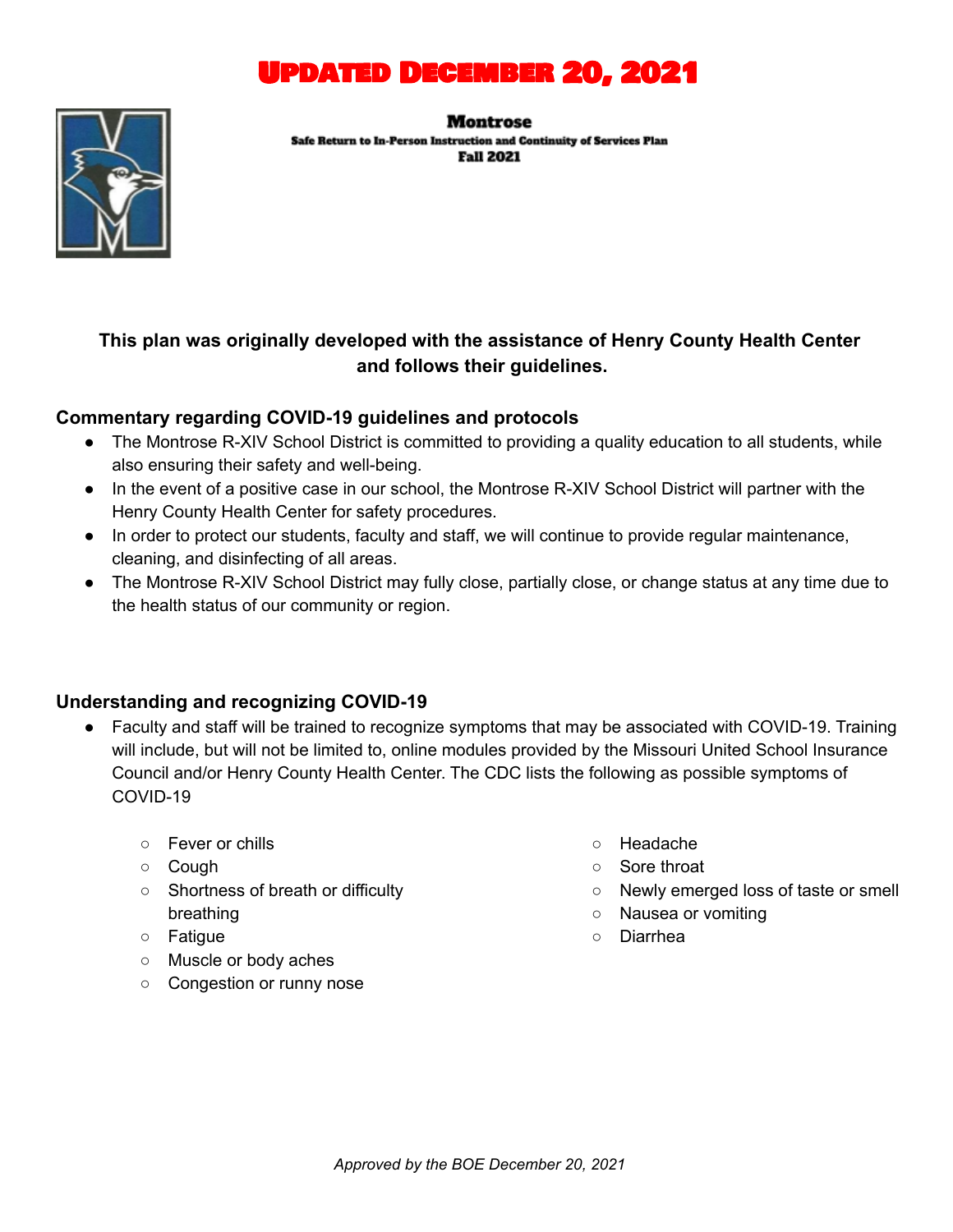### Updated December 20, 2021

### **General information for students and faculty/staff**

- Masks are recommended.
	- Homemade masks are acceptable but must meet school dress code guidelines.
	- Masks must be in clean, sanitary condition.
	- Students may not share masks.
- Students will be guided to wash hands multiple times per day.
- Hand sanitizer will be provided at multiple locations throughout the school.
- Drinking fountains will be used.
	- Students can bring **clear** personal water bottles from home daily. They should be labeled with the student name, and in clean, sanitary condition.
- Student activities and athletics will be conducted as usual to the extent they are permissible under local, state, and federal guidelines.
- A student excluded from the school environment due to COVID-19 concerns may return to school in accordance with guidelines provided by the Henry County Health Center. Please understand that guidelines may change over time.

#### **If a school has multiple cases**

● Montrose R-XIV may need to close for up to two days until a thorough cleaning/disinfecting can be completed.

### **Other information**

● The guidelines and protocols outlined in this document are subject to revision as needed to reflect local, state, and federal conditions and guidance.

### **Learning Opportunities**

• The Montrose R-XIV School District will have three options available to consider for reopening. It is the intent of the school district to open in phase 1 at the time of this publication.

| Phase 1                                        | <b>Phase 2</b>                                                                                                                                                                                                                                     | Phase 3                                                                                                                                                                                                                                                                                 |
|------------------------------------------------|----------------------------------------------------------------------------------------------------------------------------------------------------------------------------------------------------------------------------------------------------|-----------------------------------------------------------------------------------------------------------------------------------------------------------------------------------------------------------------------------------------------------------------------------------------|
| <b>Full In-Person Instruction</b>              | <b>A/B Hybrid Schedule</b>                                                                                                                                                                                                                         | <b>Full Virtual Instruction</b>                                                                                                                                                                                                                                                         |
| Seated school and regular work<br>environment. | A/B day method used with students<br>attending school two days a week.<br>$\star$ A/B day will be assigned by<br>households so those living together<br>will attend on the same day.<br>May or may not result in 50/50 split<br>in each classroom. | Online learning only through Google<br>$\star$<br>Classroom. No face to face instruction.<br>$\star$ For those families without reliable<br>internet, paper assignments will be given<br>and collected on a regular basis. (daily<br>when possible)<br>All student work will be graded. |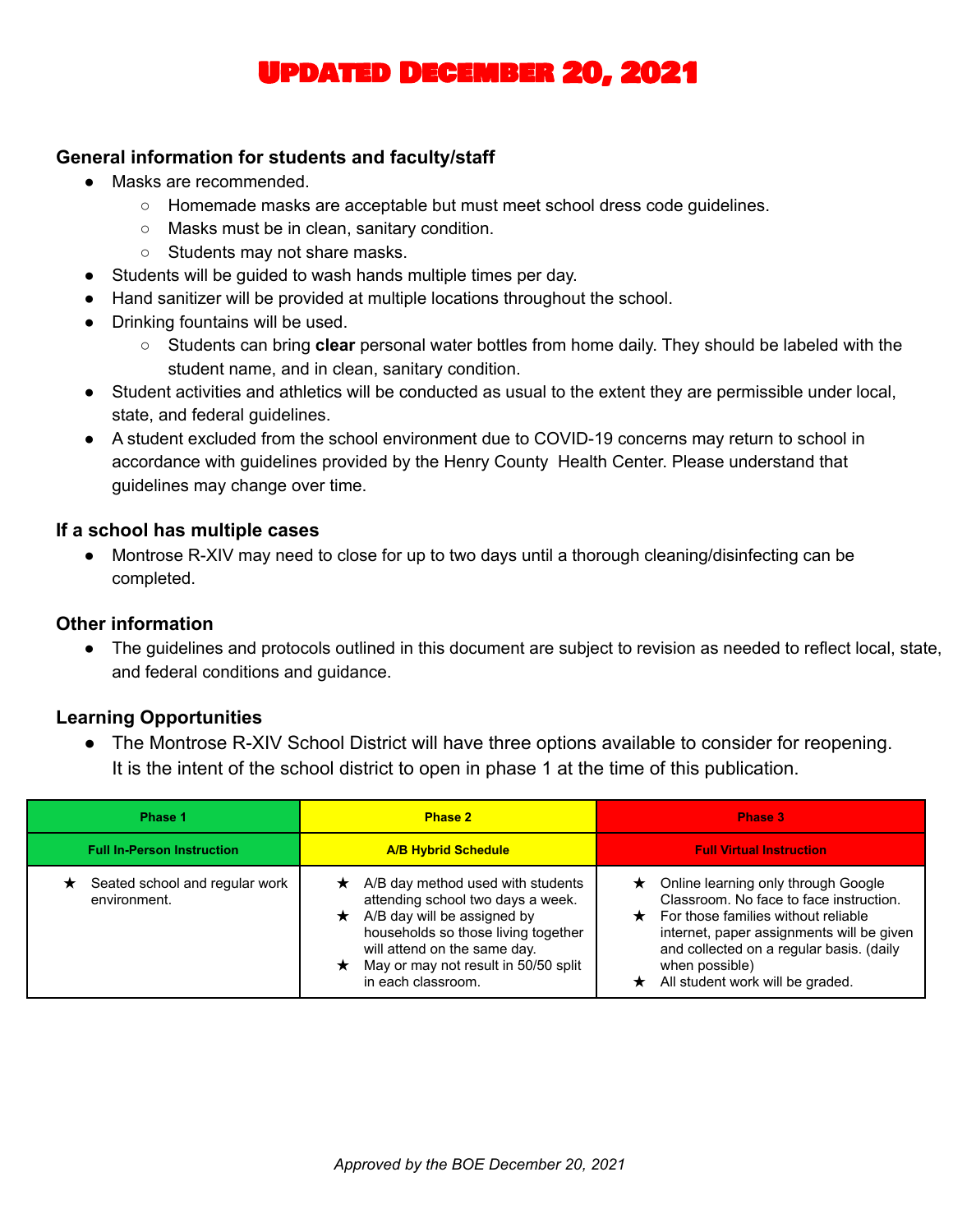# Updated December 20, 2021

### **Any absences occurred during the school year related to illness or quarantine due to COVID**

### **will not negatively impact your student's attendance under the following circumstances:**

- Students who are placed in isolation or quarantine by the LPHA qualify for homebound instruction and must participate in 5 hours of instruction (can be virtual) in order to be considered "present" for school attendance purposes. However, IF the student does not participate in this virtual instruction, they MUST be counted absent.
- All school work will continue to be provided in either paper or electronic form regardless of the students' participation in the 5 hours of "homebound instruction".

| <b>Mitigation Strategy</b>                                                                                                                            | <b>District Plan</b>                                                                                                                                                               |
|-------------------------------------------------------------------------------------------------------------------------------------------------------|------------------------------------------------------------------------------------------------------------------------------------------------------------------------------------|
| Masking                                                                                                                                               | Masks are recommended.                                                                                                                                                             |
| Physical distancing and cohorting                                                                                                                     | Social distancing when possible<br>Mandatory seating charts<br>Grades K-8 will remain in cohorts as much as<br>possible.                                                           |
| Handwashing and respiratory etiquette                                                                                                                 | Students will be frequently reminded to wash hands<br>Proper handwashing taught and reinforced<br>Sanitizer and tissue provided                                                    |
| Cleaning and maintaining healthy facilities, including<br>improving ventilation                                                                       | Increase cleaning for high-touch surfaces.                                                                                                                                         |
| Contact tracing in combination with isolation and<br>quarantine, in collaboration with the State, local,<br>territorial, or Tribal health departments | Contact tracing by the local public health authority<br>(LPHA) with assistance from LEA.<br>Quarantine and isolation orders from the LPHA.                                         |
| Diagnostic and screening testing                                                                                                                      | Testing provided onsite for students $\&$ staff members.<br>Students and staff with concerning symptoms will be<br>assessed by the health assistant and sent home if<br>necessary. |
| Efforts to provide vaccinations to educators, other<br>staff, and students, if eligible                                                               | District communicates opportunities available in the<br>community to become vaccinated if desired.                                                                                 |
| Appropriate accommodations for children with<br>disabilities with respect to the health and safety<br>policies                                        | Accommodations as necessary or as mandated by<br><b>Individual Education Plan</b>                                                                                                  |

### **Mitigation & Prevention Strategies Summary:**